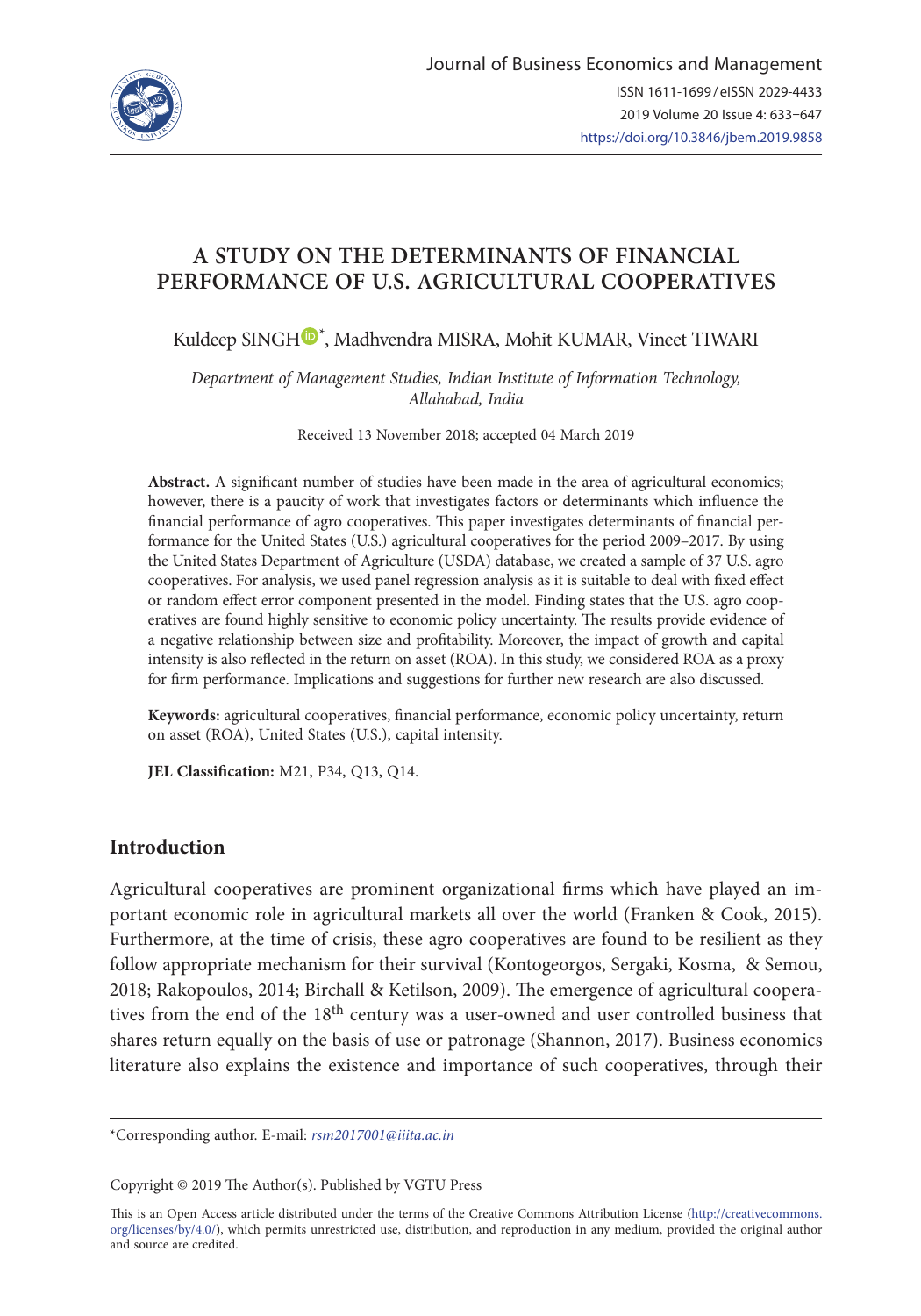performance in financial terms and various other aspects such as ideology, commitment, and values (Bonus, 1986; Staatz, 1987; Hansmann, 1988). However, by recognizing the institutional advantages of agro cooperatives, these explanations raise the question of how agro cooperatives are continually existing and performing from 18th century till present times. It is the main contention of this paper to investigate the determinants of financial performance of agricultural cooperatives. Present study made in the context of U.S. where agricultural cooperatives are the main sector of the agricultural economy providing many economic benefits to the nation.

The early 20th century, U.S. agricultural cooperatives have struggled to become increasingly efficient and grown dramatically in the national and the rural economies (USDA, 2011). Since then, many economists have given their considerable attention to analyze and understand the problems related to the agriculture cooperatives and proposing different policy alternatives for their solution (Schuh, 1974). United States Department of Agriculture (USDA) has also issued several reports indicated that financial issues faced by different agricultural cooperatives in the U.S. are the current theme of their research than news of their successes (Beranová & Basovníková, 2014). Although in agricultural economics, performance evaluation has always been a topic of considerable interest in both developed and developing countries.

Every year, USDA conducts an annual survey of agricultural cooperatives. These survey reports have shown that the number of agricultural cooperatives in the U.S. continues to decline, but on the other side, their gross volume is continuously going up. During the period 2000–2016, the numbers of agricultural cooperatives have dropped from 3338 to just over 1953. During the same period, the gross volume has gone up from \$118.9 billion to \$191.1 billion. The trends toward fewer (number of cooperatives) and larger (gross volume) agro cooperatives is reliable to know about the determinants contributed to such change. The U.S. cooperatives' degree of success is often reflected in the financial performance which traditionally measured in the form of accounting ratios. As per earlier studied the role of technology is well documented for such change. Other factors which have contributed can be financial determinants, uncertainty, institutional innovations and human capital productivity (Mishra & Morehart, 2001).

As financial performance has been studied so many years for different cross-industry firms (Ozkan & Ozkan, 2004; Opler, Pinkowitz, Stulz, & Williamson, 1999; Kim, Mauer, & Sherman, 1998; Bates, Kahle, & Stulz, 2009; Martinkute-Kauliene, 2014; Pinkowitz & Williamson, 2001), no much study has been found on agricultural cooperatives. Therefore, with this study, we try to address the gap and also analyzing the determinants of financial performance for agro-cooperatives. The following sections review the literature on agro cooperatives, setting the background for the empirical analysis. Afterward, the paper outlines the results of the study and, finally, discussion and conclusions are made along with the suggestions for future research.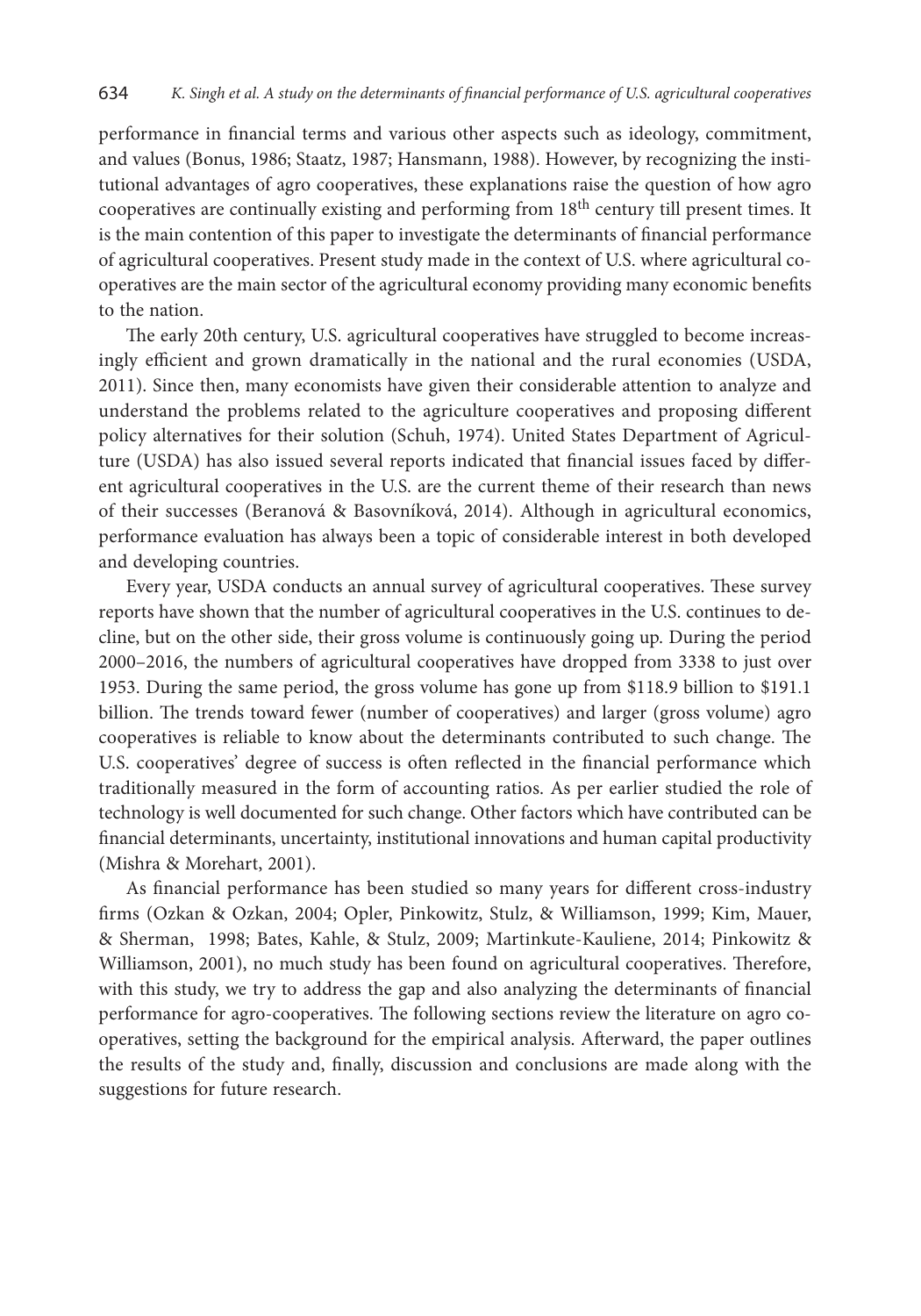#### **1. Literature review**

The cooperative business model provides people with little or no capital a pool of resources that helps in generating employment and economic development. With more than one billion members across the world, cooperative organizations help in contributing livelihoods of around 3 billion people i.e. three times to its member associated and creating jobs for more than hundred million (International Labor Organization, 2014). Cooperatives to become competitive in the markets do not adopt sheer profiteering but, run on values that make it competitive and strong enough to beat the market peculiarities and to sustain for a longer period (Sisay, Verhees, & Van Trijp, 2017). A broad set of values among cooperative enterprises consist of features like democracy, equality, responsibility, equity, and self-help, etc. By virtue of its democracy, equity and equality, cooperative enterprises are able to manage their needs of profitability along with the needs of their members and personal or professional interest of community (Rothschild & Whitt, 1989). Cooperative form of business model serves in almost every sector of the economy, with different needs and aspirations of people around the globe (Liebrand, 2007). In the present study, the cooperative form of business enterprises in the U.S. (especially practicing in agriculture, dairy, and food) is taken into consideration, with the objective to analyze their performance in financial terms and coping with economic policy uncertainties (Chaddad, Cook, & Heckelei, 2005). Institutional histories in the U.S. emphasize the rise and development of corporations as U.S. capitalism's basic tendency of organizational formation and business model, but yet farmers' alliances and small business groups had put their efforts in establishing cooperatives as decentralized and regional based enterprises alternatives to the large centrally located corporations (Cook, 1995). The United States has three industry types of cooperative businesses, "insurance," "dairy," and "grain cooperatives." And these cooperatives are continually existing and performing from 18th century till present times (Schneiberg, King, & Smith, 2008). In most empirical work, agrocooperatives are conceptualized as an independent firm and thus analyzing ROE places more emphasis on management to generate ROI, not necessarily a return on patronage (Grashuis, 2018). Here, we review the literature related to different determinants which impact the performance of U.S. agro cooperatives.

**1.1. Size:** Previous studies on the financial performance of cooperatives often stressed the size of the cooperative business firm. The earlier literature states that larger cooperatives are found to be more efficient in utilizing their assets than smaller cooperatives. On the other side, smaller cooperatives found to have higher profitability than larger ones. The earlier results suggest that large cooperatives may enjoy the economies of scale in terms of efficiency, but the benefits of size do not necessarily translate into higher profitability. As per liquidity, it is found that small cooperatives prefer to maintain higher liquidity than large ones (Levy & Lerman, 1985).

**1.2. Growth:** There have been several studies published on high-growth cooperatives; worker cooperatives (Amat & Perramon, 2011), agro cooperatives (Caves & Petersen, 1986), service cooperatives (Deininger, 1995). According to Amat and& Perramon, (2011), among different high growth factors, strategic management, quality, innovation, customer satisfaction, and relative financial policies would help to provide an excellent growth achievement.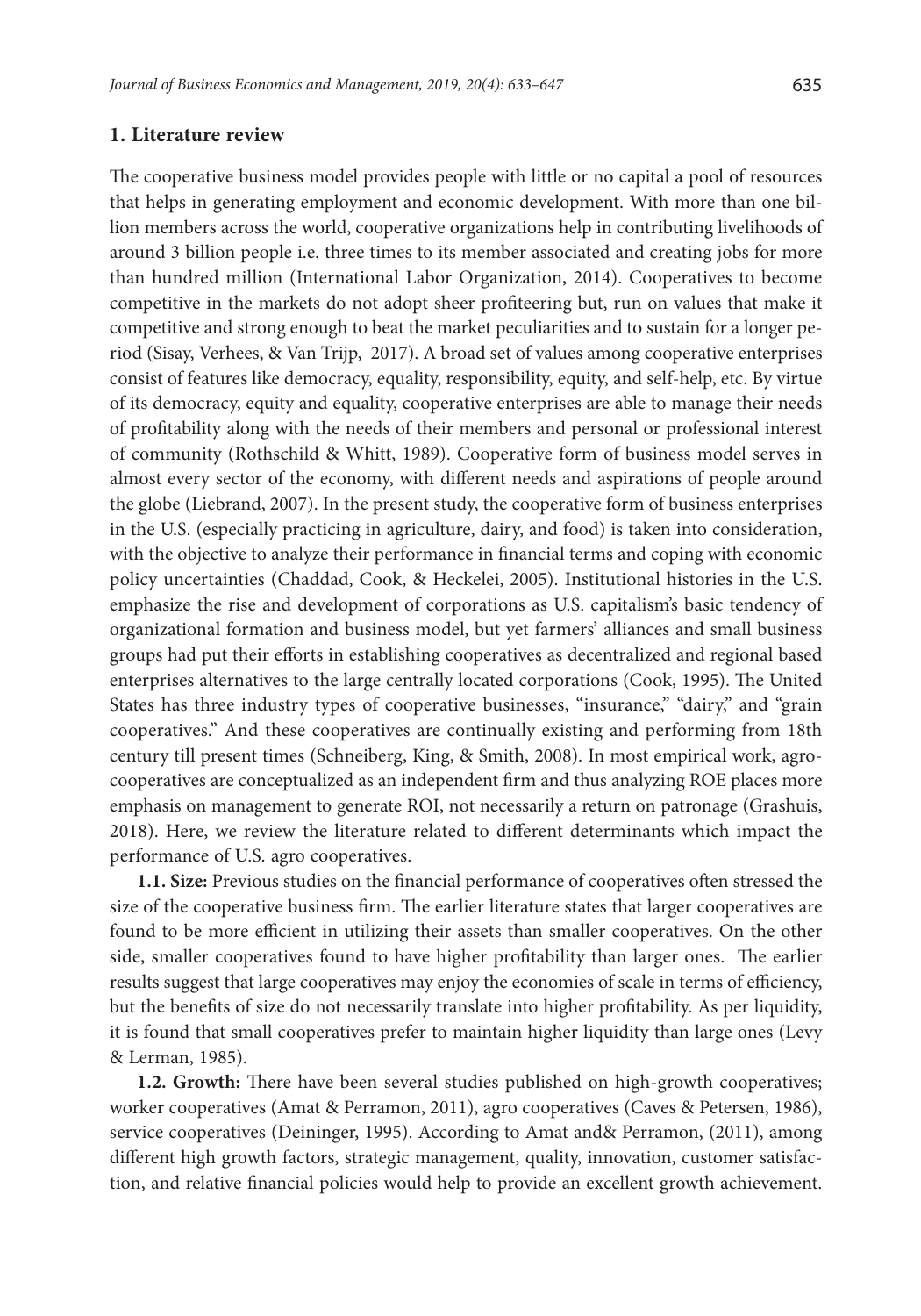Deininger (1995) found the key factors for high growth cooperatives are training and development, quality control, and productivity followed by innovation and the legal practices.

**1.3. Leverage:** The relationship between firm performance and leverage policy has gained little attention in the finance literature. This is because there is an existence of an association between financial performance and debt policy of the firm (Amat & Perramon, 2011). However, high-growth cooperatives are found to have lower financial leverage as external financing involves higher cost and also increase a risk that entails if incomes decline in the future so will profitability. Furthermore, agricultural cooperatives have achieved a higher performance with lower leverage, and they are better prepared to face any future uncertainty (Lerman & Parliament, 1991).

**1.4. Capital Intensity:** The U.S. economy is classified as a capitalist economy supporting corporate culture rather cooperative forms (Schneiberg et al., 2008). However, after the 18th century, U.S. capitalism started to support the cooperatives and other family types of business model and because of those reasons; only cooperative enterprises have started during the 18th century performing well till present times. FitzRoy and Kraft (1987) found that larger cooperatives are having lower capital intensity than smaller ones. However, some theoretical and empirical study provides evidence for a positive impact of capital intensity on firm performance (Harris, 1994).

**1.5. Uncertainty:** Many studies have been made on firm-level uncertainty or aggregate uncertainty concerning the financial performance of the firms (Acharya, Almeida, & Campello, 2013; Bates et al., 2009; Duchin, 2010; Foley, Hartzell, Titman, & Twite, 2007; Gao, Grinstein, & Wang, 2014; Martinkute-Kauliene, 2012; Pinkowitz, Stulz, & Williamson, 2012). In this paper we tried to investigate the relationship between uncertainty measured by economic policy uncertainty as an EPU index (Baker, Bloom, & Davis, 2016), and the return on asset (ROA), using the approach used in Kang & Ratti (2013), Antonakakis, Chatziantoniou, & Filis (2013), Liu and Zhang (2015). From the results, the authors found an inverse relationship between uncertainty and ROI (Figure 1).



Figure 1. Uncertainty and Returns<sup>1</sup> (Source: composed by the authors according to USDA reports and Economic Policy Uncertainty Database)

<sup>&</sup>lt;sup>1</sup> Figure 1 depicts the economic policy uncertainty index (the left axis), the return on asset (ROA) (the right axis).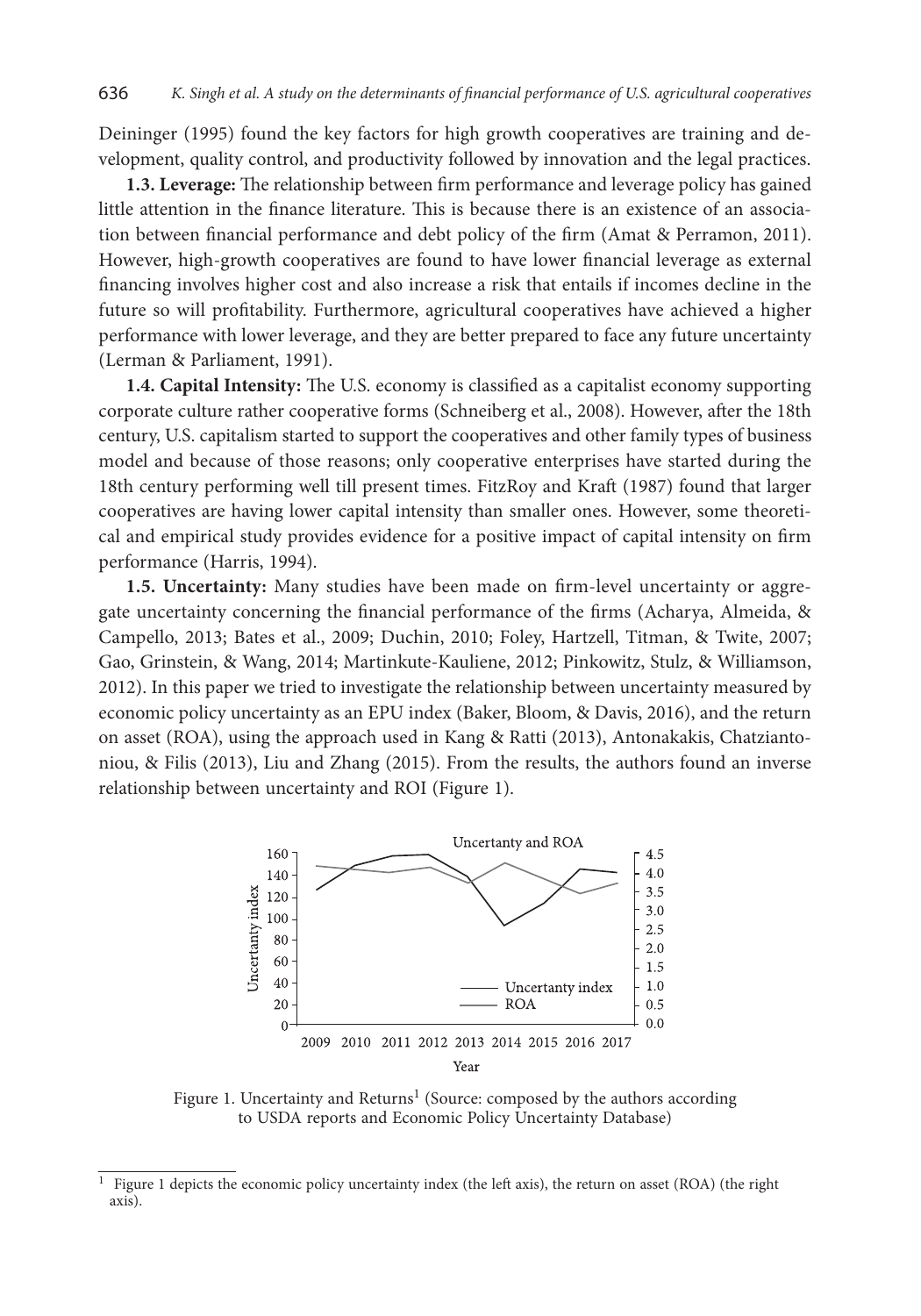The uncertainty index, we used in this study has been evaluated in several ways. Mainly, it is based on an extensive audit study of 12000 articles which were randomly selected from 10 leading U.S. newspapers: Chicago Tribune, USA Today, Boston Globe, Miami Herald, Washington Post, Wall Street Journal, Dallas Morning News, San Francisco Chronicle, Los Angeles Times, and New York Times. Search has been made through the digital archive of each paper to obtain the articles which contain the following keywords: "uncertain" or "uncertainty; "economy" or "economic"; and one of the policy term from t following keywords: "deficit", "Congress", "Federal Reserve", "regulation", "legislation" or "white house" including some other variants like "uncertainties", "the Fed" or "regulatory". EPU Index has been made by standardizing each newspaper series to a unit standard deviation and then average across the ten papers by month. Final index values have been achieved by normalizing the 10-paper series to a mean of 100 (Baker et al., 2016). The reason behind using such index for our analysis is that it captures uncertainty about what economic policy actions will be undertaken by whom and when, and also capture both near-term concerns like adjusting policy rates and longer-term concerns like funding policy for different programs (Baker et al., 2016). For different corporates it was found an inverse relationship between uncertainty and ROI which shows the same trends seen across many industries (Bates et al., 2009; Duchin, 2010; Im, Park, & Zhao, 2017).

The measurement of each determinant is presented in Table 1.

| Variables                                 | Measurement                           | Reference                                                                                                           |
|-------------------------------------------|---------------------------------------|---------------------------------------------------------------------------------------------------------------------|
| Performance (ROA)<br>(Dependent Variable) | Revenue<br>Assets                     | Khrawish (2011); Ongore and Kusa (2013);<br>Hussain and Hadi (2017); Ghosh, Basit, and<br>Hassan (2017)             |
| Uncertainty<br>(Independent Variable)     | Economic Policy<br>Uncertainty Index  | Baker et al. (2016); Colombo (2013)                                                                                 |
| Size<br>(Independent Variable)            | Log. of Total Assets                  | Griffin and Mahon (1997); Cornett, Marcus, and<br>Tehranian (2008); Richard, Barnett, Dwyer, and<br>Chadwick (2004) |
| Growth<br>(Independent Variable)          | $\frac{Revenue^t}{Revenue^{t-1}} - 1$ | Lev, Petrovits, and Radhakrishnan (2010);<br>Odagiri (1983); Williamson (1966)                                      |
| Leverage<br>(Independent Variable)        | Total Liabilities<br>Total Equity     | Bhandari (1988); Barbee, Mukherji, and Raines<br>(1996); Duke and Hunt (1990)                                       |
| Cital Intensity<br>(Independent Variable) | Total Asset<br><b>Sales</b>           | Stickney and McGee (1982); Cole and Elliott<br>$(2005)$ ; Arai $(2003)$                                             |

Table 1. Measures of dependent and independent variables

On the basis of the previous discussion, the following hypotheses were formulated:

*H1: There is a negative relationship between uncertainty and cooperative financial performance.*

*H2: There is a negative relationship between size and cooperative financial performance.*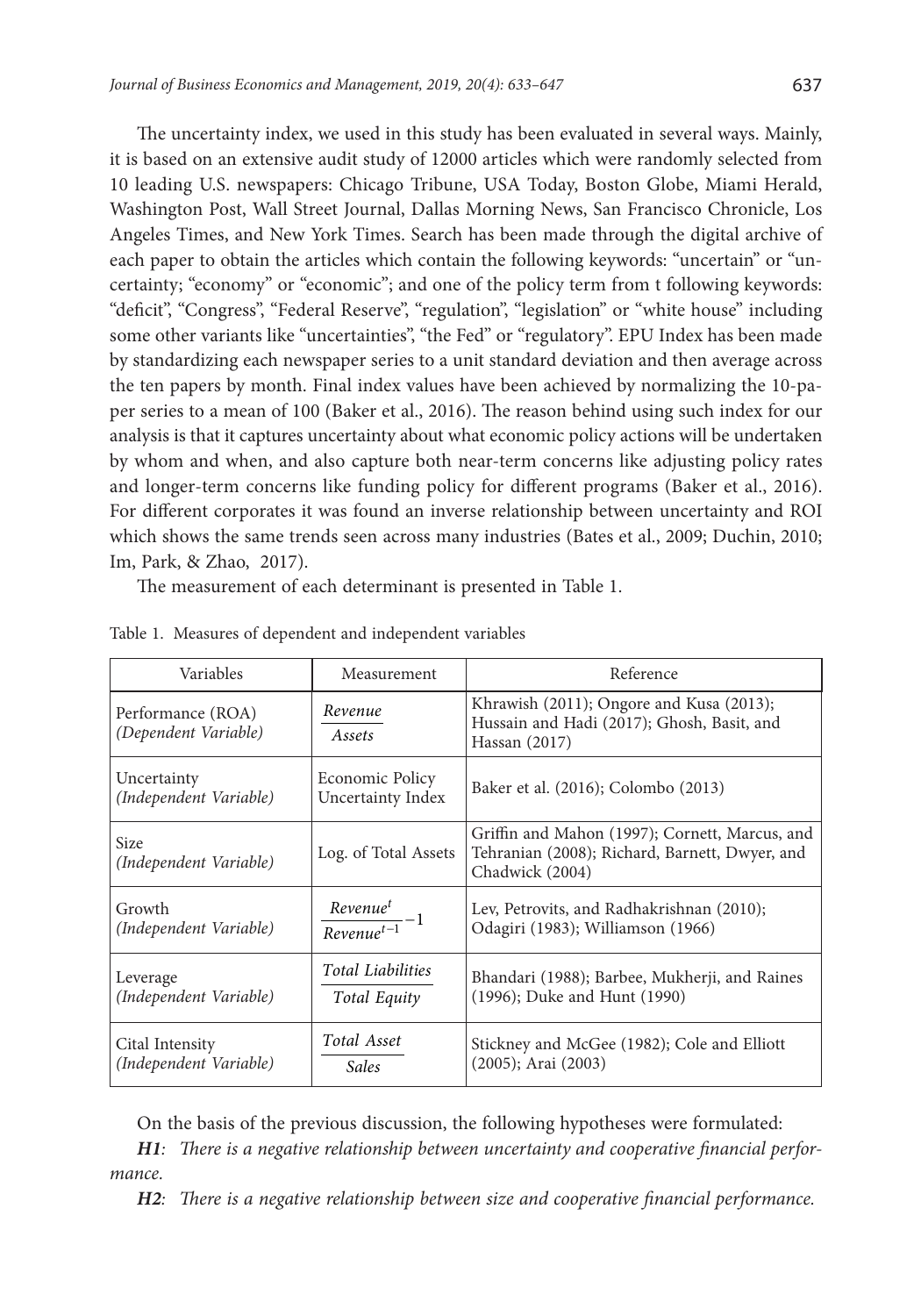*H3: There is a positive relationship between growth and cooperative financial performance*

*H4: There is a negative relationship between leverage and cooperative financial performance.*

*H5: There is a negative relationship between capital intensity and cooperative financial performance.*

## **2. Data and methodology**

In order to make an empirical analysis to test our hypotheses, we used the USDA database to create a sample of U.S. agro cooperatives during the study period of 2009 to 2017. USDA is the U.S. federal executive department provides many publications, reports and educational materials on agriculture and rural development. USDA reports help us to track the different agro cooperatives over the sample. The data has been extracted for 9 years. The final panel dataset has been constructed as follows. Firstly, the firm-years during the study period which have missing values for any of the six variables were eliminated. Then from these agricultural cooperatives, during the study period, we select only those who have all 9 year continuous time series data observations. After that, if any value which comes with very high or low significance and also not follows the three standard deviation rule of the mean observation, also eliminated as outliers. These criteria provided us a dataset of 333 firm-year observations for different agro cooperatives over the 2009-2017 time periods. To make the dependent variable (ROA) normal concerning the mean and variance, we used natural log transformation in our analysis (Nevill & Holder, 1995).

# **3. Statistical analysis**

The study is based on a panel data set, which could result in biased estimations if conducting pooled-OLS. (Greene, 1997). In order to deal with the possible problems of heteroskedasticity and autocorrelation three test statistics were used, which guided us for the selection of appropriate specific methods. The first test is used in our study was Breusch and Pagan's Lagrange multiplier test, which helps us to choose the appropriate test among the Panel data assessment or Pooled OLS (Breusch & Pagan, 1980). As per Breusch and Pagan (1980), the Lagrange multiplier test shows the consideration of panel data estimations at the significance level of 0.05 (Lagrange multiplier (LM) value is 228.793, the p-value is 0.000). The second test is the Hausman test, to assess which model is appropriate, fixed effects model or random effects model (Hausman, 1978). The results of the Hausman test indicate  $Chi2 = 34.76$ , p-value = 0.000, resulting in that fixed effect model is appropriate for our analysis at the significance level of 0.05. Finally, the Wooldridge test is used to check for serial correlation, which biases the standard errors and causes the results to be less efficient (Wooldridge, 2010). The computed F value of Wooldridge test is 126.528, p-value = 0.000, which falls into the serial correlation area. As the Wooldridge test statistics indicate a significant autocorrelation in our panel model, we employ the first order autoregressive (AR[1]) fixed effect model to control the serial correlation which also can be used for idiosyncratic risk (Hoechle, 2007).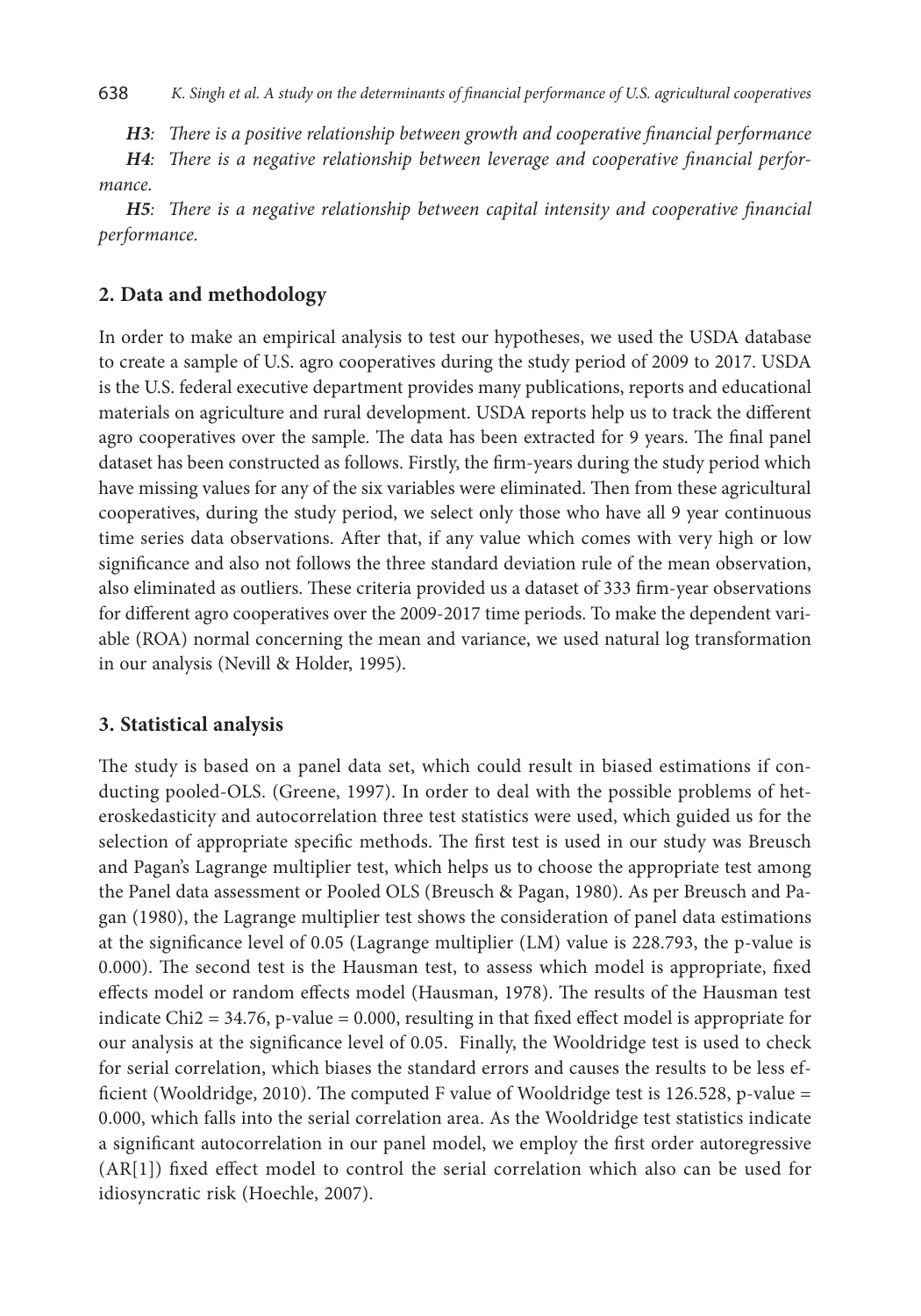The equation below represents the model used in the estimation (Gujarati, 2009).

$$
\ln(ROA) = \alpha 0 + \alpha 1 \big( \text{Uncertainty} \big) + \alpha 2 \ln \big( \text{Size} \big) + \alpha 3 \big( \text{Growth} \big) + \alpha 4 \big( \text{Leverage} \big) + \alpha 5 \big( \text{Capital Intensity} \big) + \epsilon.
$$

#### **4. Results**

Below the Table 2 shows the descriptive statistics of ROA for the U.S. agricultural cooperatives which have been identified over the 9 years' time period.

| Year  | Observation | Mean | Standard<br>Deviation | Minimum | Median | Maximum |
|-------|-------------|------|-----------------------|---------|--------|---------|
| 2009  | 37          | 1.19 | 0.61                  | $-0.05$ | 1.19   | 3.41    |
| 2010  | 37          | 1.17 | 0.59                  | $-0.02$ | 1.11   | 3.46    |
| 2011  | 37          | 1.18 | 0.58                  | 0.23    | 1.05   | 3.26    |
| 2012  | 37          | 1.21 | 0.56                  | 0.13    | 1.19   | 3.33    |
| 2013  | 37          | 1.22 | 0.46                  | 0.05    | 1.31   | 2.22    |
| 2014  | 37          | 1.22 | 0.62                  | $-0.04$ | 1.21   | 3.27    |
| 2015  | 37          | 1.11 | 0.61                  | $-0.11$ | 1.05   | 3.33    |
| 2016  | 37          | 0.98 | 0.60                  | $-0.12$ | 0.95   | 3.40    |
| 2017  | 37          | 1.02 | 0.66                  | $-0.16$ | 0.95   | 3.38    |
| Total | 333         | 1.14 | 0.59                  | $-0.16$ | 1.11   | 3.46    |

Table 2. Return on Asset (ROA) of U.S. agricultural cooperatives over time

As per Table 2 the average ROA for U.S. agro cooperatives is 1.14, which states that U.S. agro cooperatives normally had positive returns. However, this value is higher than those of industries and publicly traded U.S. firms which have been noticed by previous literature. As per Waddock and Graves (1997), the mean ROA for U.S. firms from 2004 to 2006 was 0.055 to 0.139. In Gartenberg, Prat, and Serafeim's (2016) study, the mean ROA for U.S. firms from 2006 to 2011 is 0.10. Throughout the study period, a specific increasing pattern can be seen in the ROI for the selected U.S. agricultural cooperatives.

The values of descriptive statistics for different variables are provided in Table 3. In this table, it is observed that the mean ratio of ROA is 1.14 and the standard deviation is 0.59, which means there is a less right-skewed distribution for ROA. The mean value of the uncertainty index is 2.12 and the standard deviation is 0.07, indicate less variance in economic policy uncertainty. For the firm size, the mean value is 1076.01 million USD, and the standard deviation is 2472.06 million USD indicate a wide variance among all the cooperatives. Because having such a wide variance, we used natural log values of total assets in our analysis. The mean value of growth is 0.04; indicates 4% average annual growth in the revenue of the selected cooperatives. The mean of the leverage is 0.23; reveals that U.S. agricultural cooperatives do not very much rely on debt and preferred to use equity than debt. For capital intensity, the average value is 0.37 suggesting that the U.S. agricultural cooperatives are generating positive revenues on their assets.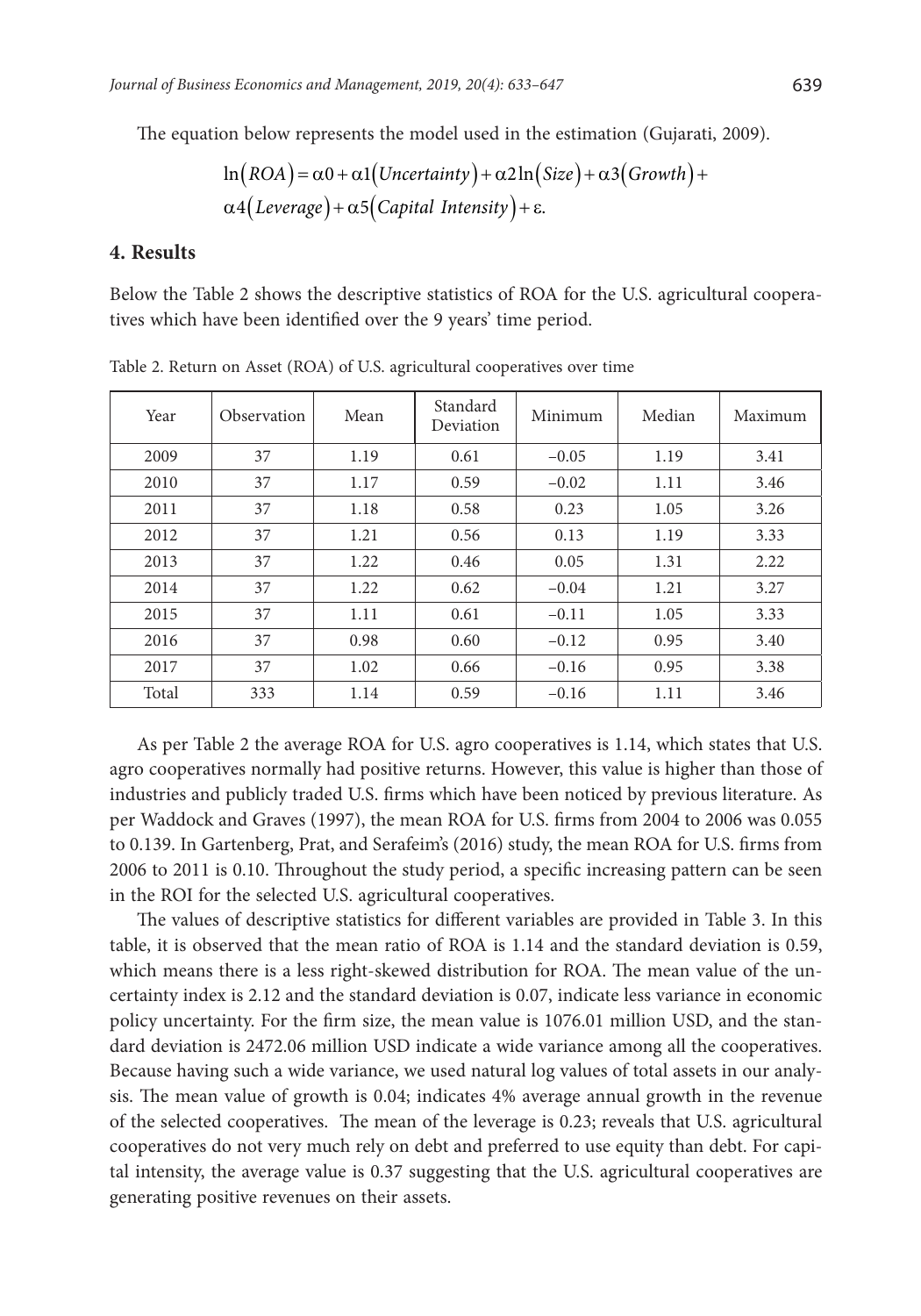| Variable              | N   | Mean    | Standard<br>Deviation | Minimum | Median | Maximum |
|-----------------------|-----|---------|-----------------------|---------|--------|---------|
| <b>ROA</b>            | 333 | 1.14    | 0.59                  | $-0.16$ | 1.11   | 3.46    |
| Uncertainty           | 333 | 2.12    | 0.07                  | 1.96    | 2.15   | 2.19    |
| Size (in Million USD) | 333 | 1076.01 | 2427.06               | 30      | 378    | 17318   |
| Growth                | 333 | 0.04    | 0.22                  | $-0.64$ | 0.00   | 2.44    |
| Leverage              | 333 | 0.23    | 0.01                  | 0.19    | 0.23   | 0.25    |
| Capital Intensity     | 333 | 0.37    | 0.20                  | 0.03    | 0.33   | 1.17    |

Table 3. Descriptive statistics

Before applying the Panel regression model statistics, we used the Pearson correlation coefficient for examining the independent variable's association with the ratio of ROA.

$$
r = \frac{\Sigma (X_i - \overline{X})(Y_i - \overline{Y})}{\left[\Sigma (X_i - \overline{X})^2 \Sigma (Y_i - \overline{Y})^2\right]^{1/2}},
$$

where,  $r$  – Pearson correlation coefficient,  $X_i$  and  $Y_i$  – Values of any two variables for the  $i^{\text{th}}$ observation (Lee Rodgers & Nicewander, 1988).

In Table 4 we see that there is a positive and significant correlation between ROA and Growth. On the other side, ROA is negatively and significantly associated with Size, Leverage, and Capital Intensity.

|                   | <b>ROA</b>            | Uncertainty | <b>Size</b>           | Growth                | Leverage   | Capital<br>Intensity  |
|-------------------|-----------------------|-------------|-----------------------|-----------------------|------------|-----------------------|
| <b>ROA</b>        | 1.000                 | $-0.017$    | $-0.125$ <sup>*</sup> | $0.161$ <sup>**</sup> | $-0.312**$ | $-0.527**$            |
| Uncertainty       | $-0.017$              | 1.000       | $-0.012$              | $0.144$ **            | $0.227**$  | 0.012                 |
| <b>Size</b>       | $-0.125$ <sup>*</sup> | $-0.012$    | 1.000                 | $-0.027$              | $0.119*$   | $0.129*$              |
| Growth            | $0.161$ **            | $0.144$ **  | $-0.027$              | 1.000                 | $0.206$ ** | $-0.109$ <sup>*</sup> |
| Leverage          | $-0.312**$            | $0.227***$  | $0.119*$              | $0.206***$            | 1.000      | $0.135*$              |
| Capital Intensity | $-0.527**$            | 0.012       | $0.129*$              | $-0.109*$             | $0.135*$   | 1.000                 |

Table 4. Pearson correlation coefficients

\* Significant at the 0.05 level.

\*\* Significant at the 0.01 level.

Table 5 provides the panel regression model results in which we identified the factors which can affect the financial performance of cooperatives. The F statistics 211.34, with significance level 0.01 indicates that the model is significant and able to clarifying all the determinants which we have taken in our study to see the impact on selected cooperatives. The value of overall R-square is 0.81 showing all five variables have described 81% disparity in the financial performance of agro cooperatives. The positive coefficients of t-statistic for Growth indicate that the financial performance is positively affected by growth. The negative coefficient of Uncertainty, Size, and Capital Intensity indicate that financial performance is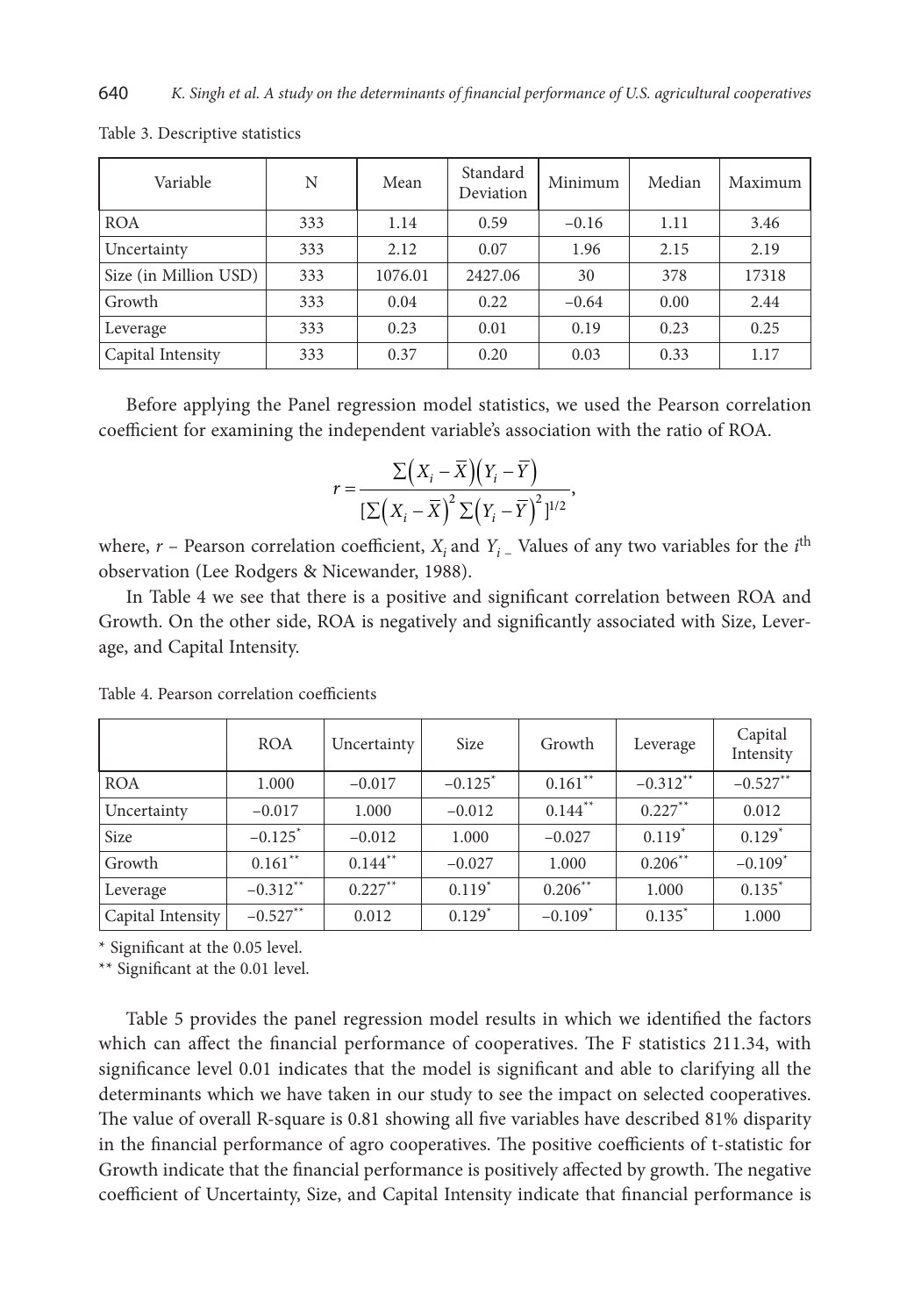negatively affected by uncertainty, size, and capital intensity. Leverage is not found statistically significant at the 0.05 significance level.

| Table 5. Panel Regression Analysis by using Fixed effect Model |  |  |  |  |  |
|----------------------------------------------------------------|--|--|--|--|--|
|----------------------------------------------------------------|--|--|--|--|--|

(AR[1]) Fixed Effect Model, Lagrange multiplier (LM) test (BP): 228.793\* (p-value = 0.000); Hausman test: Chi<sup>2</sup> = 34.76<sup>\*</sup> (p-value = 0.000); Wooldridge test statistics: F-value = 126.528 (p-value = 0.000)

| Variable          | Coefficient   | Std. Error     | t-Statistic           | Prob. |
|-------------------|---------------|----------------|-----------------------|-------|
| Constant          | 1.475         | 0.125          | 11.71                 | 0.000 |
| Uncertainty       | $-0.091$      | 0.034          | $-2.61$ <sup>**</sup> | 0.003 |
| Size              | $-0.075$      | 0.012          | $-6.07**$             | 0.000 |
| Growth            | 0.050         | 0.010          | $4.58***$             | 0.000 |
| Leverage          | $-0.035$      | 0.170          | $-0.21$               | 0.934 |
| Capital Intensity | $-0.89$       | 0.039          | $-22.54$ **           | 0.000 |
| $R^2$             | Within (0.78) | Between (0.81) | Overall $(0.81)$      |       |
| F-statistic       | $211.34***$   |                |                       |       |
| Prob(F-statistic) | 0.0000        |                |                       |       |

\* Significant at the 0.05 level.

\*\* Significant at the 0.01 level.

*Note*: The dependent variable (ROA), the ratio of revenue to total assets (in natural logarithm); Uncertainty, the index of economic policy uncertainty; Size, the log of total assets; Growth, the ratio of revenue*<sup>t</sup>* to revenue*<sup>t</sup>*−1 minus one; Leverage, the ratio of total liabilities to total equity; Capital Intensity, the ratio of total asset to sales.

Software used: Stata 15.1.

### **5. Discussion**

Results suggest that the U.S. agro cooperatives are found highly sensitive to economic policy uncertainty, proposing that uncertainty may be a key explanatory variable for agricultural cooperatives (Contractor & Lorange, 1988). In the panel regression analysis, the negative coefficient of Uncertainty contributes to the literature regarding uncertainty and firm performance (Miyagiwa & Ohno, 2002). First, we add to the literature about firm performance, including Franken and Cook (2015), Karami and Rezaei‐Moghaddam (2005) and Sawyerr, McGee, and Peterson (2003). We find that a firm faces uncertainty has a significant influence on its performance. To our knowledge, this is the first study of agricultural cooperatives to examine the relationship between uncertainty and financial performance. The literature emphasizes that as per risk aversion and incomplete knowledge about the market, the relationship between uncertainty and agro cooperative performance found negative (e.g., Craine, 1989; Zeira, 1990). The negative coefficient of Size indicates that small agro cooperatives yield higher average returns than large agro cooperatives even when their uncertainty is equal. Furthermore, Hart and Moore (1996) also found that as cooperatives size increases, the cooperative form of organizations becomes relatively less efficient because business and preferences become more heterogeneous among members after moving from investor-oriented firm to larger firms. The only positive coefficient of Growth supports the notion that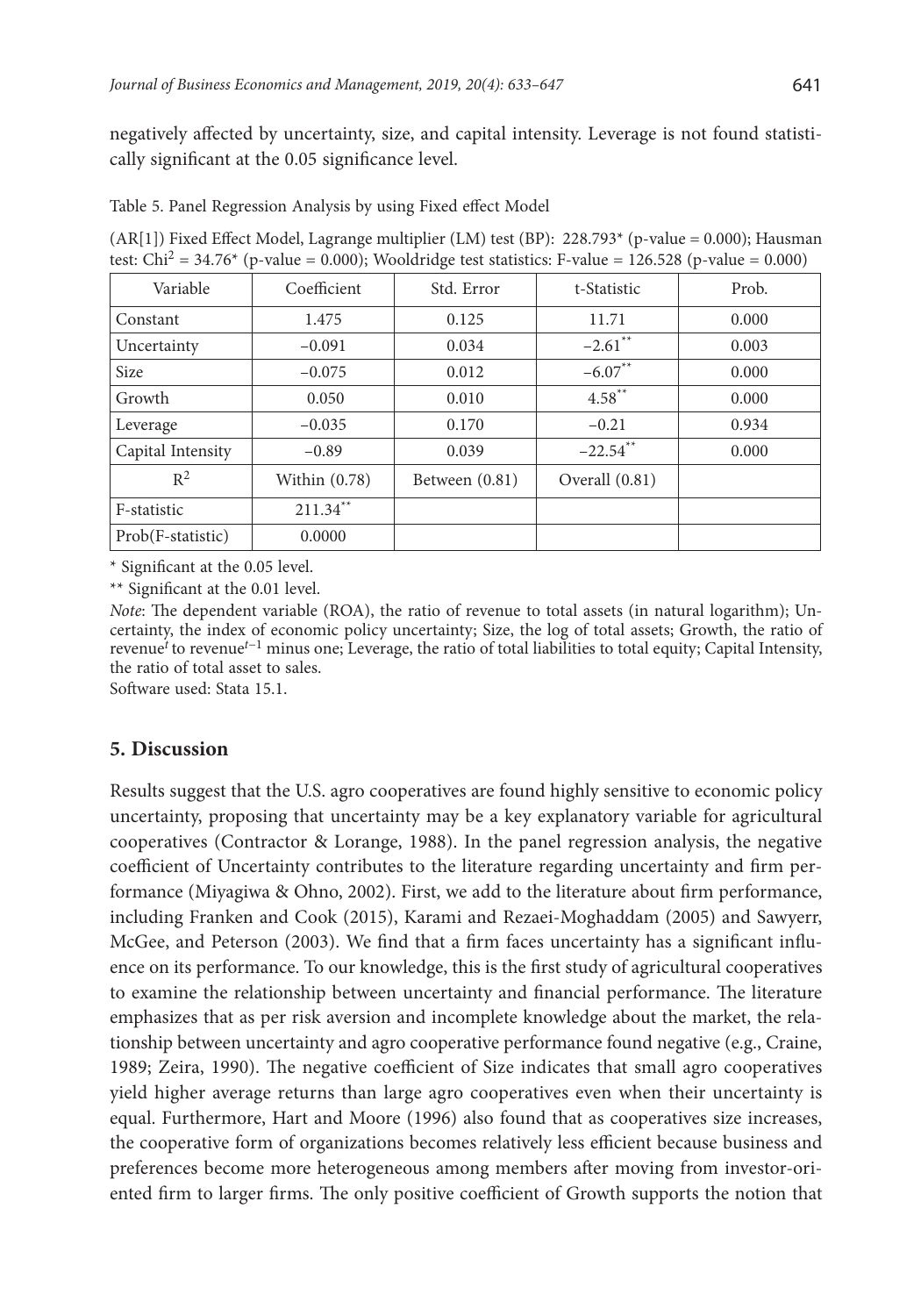a significant and positive impact exists between growth and financial performance of agro cooperatives (Belderbos, Carree, & Lokshin, 2004). Agro cooperatives have a stronger incentive to hold higher returns on the asset as due to their increased productivity and growth they incur higher sales (McGee, Dowling, & Megginson, 1995). Leverage has statistically insignificant results. This negative and not statistically significant relationship does support the previous arguments that due to leverage higher rate of bankruptcy and default risk would arise (Ferreira & Vilela, 2004). Finally, the Capital Intensity which is the ratio of assets to sales explains the amount of capital needed per dollar of revenue and is positively related to the firm performance (Frederick H. deB. Harris, 1988). But in our model capital intensity also found to have a negative but significant variable which states that less capital intensive agro cooperatives have higher profitability than higher capital-intensive firms. However, the small firm effect may be a reason for such association between capital intensity and financial performance of agro cooperatives (Lerman & Parliament, 1990).

### **Conclusions**

Following the results presented above, it can be concluded that there are certain micro as well as macroeconomic determinants that influence agro-cooperatives' performance in a significant manner. Whereas prior work mostly focused on micro determinants, we also investigate the possibility of macro aspect namely, in our case, economic policy uncertainty. Conducted research allowed the formulation of the following conclusions. While making policy decisions, agro cooperatives should be alert of the fact that the uncertainty surrounding these decisions can be just as adverse as making the wrong decision. The results also suggest that economic policy uncertainty in the U.S. in recent years may have harmed the agro cooperatives' performance. Our findings are broadly consistent with the conceptual frameworks that highlight the adverse effect of uncertainty shocks on firm performance. The negative coefficient of Size indicates that small agro cooperatives usually earn higher rate of return on asset than large asset rich cooperative firms. With respect to size, it could be hypothesized that small agro cooperatives, with a relatively small asset base, prefer to maintain higher liquidity and have a better market access ability than large firms (Lerman & Parliament, 1991). Growth is found positively associated with performance, support the fact that growth is always a necessary condition of positive performance for all firms (Birley & Westhead, 1990). Mergers and acquisitions can be a reason for persistent trend of growth among agro cooperatives (Lerman & Parliament, 1991). The hypothesized negative relationship between capital intensity and agro cooperative performance appears to be supported by the data. Findings from the overall sample of U.S. agro cooperatives supported all the five initial hypotheses. The findings have important implications for agricultural development policymakers and experts to deal with all such micro and macro determinants that might impact the performance of these agro cooperative firms. The data used in this study have some limitations, as the available data from USDA include only 37 U.S. agricultural cooperatives. Future studies should include more agro cooperatives to generalize the findings by employing some other specific variables like Government support component, product mix, and market characteristics, etc. In addition to this, future studies can make their focus on other cooperatives also.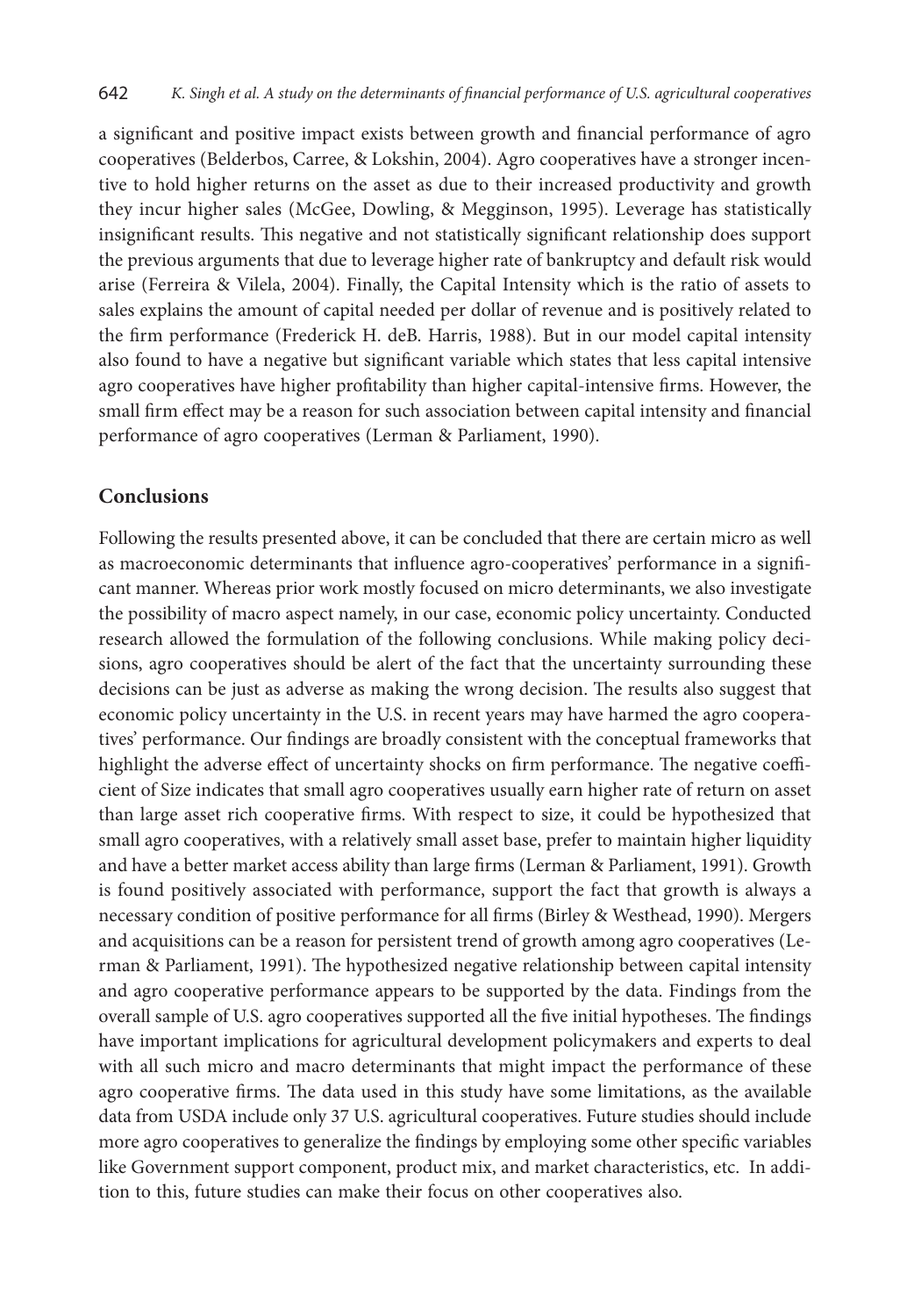### **References**

- Acharya, V. V., Almeida, H., & Campello, M. (2013). Aggregate risk and the choice between cash and lines of credit. *The Journal of Finance*, *68*(5), 2059-2116. <https://doi.org/10.1111/jofi.12056>
- Amat, O., & Perramon, J. (2011). *High-growth cooperatives: Financial profile and key factors for competitiveness*. Retrieved from [https://repositori.upf.edu/bitstream/handle/10230/19904/1289.](https://repositori.upf.edu/bitstream/handle/10230/19904/1289.pdf?sequence=1) [pdf?sequence=1](https://repositori.upf.edu/bitstream/handle/10230/19904/1289.pdf?sequence=1)
- Antonakakis, N., Chatziantoniou, I., & Filis, G. (2013). Dynamic co-movements of stock market returns, implied volatility and policy uncertainty. *Economics Letters*, *120*(1), 87-92. <https://doi.org/10.1016/j.econlet.2013.04.004>
- Arai, M. (2003). Wages, profits, and capital intensity: Evidence from matched worker-firm data. *Journal of Labor Economics*, *21*(3), 593-618. <https://doi.org/10.1086/374960>
- Baker, S. R., Bloom, N., & Davis, S. J. (2016). Measuring economic policy uncertainty. *The Quarterly Journal of Economics*, *131*(4), 1593-1636.<https://doi.org/10.1093/qje/qjw024>
- Barbee Jr, W. C., Mukherji, S., & Raines, G. A. (1996). Do sales-price and debt-equity explain stock returns better than book-market and firm size? *Financial Analysts Journal*, *52*(2), 56-60. <https://doi.org/10.2469/faj.v52.n2.1980>
- Bates, T. W., Kahle, K. M., & Stulz, R. M. (2009). Why do US firms hold so much more cash than they used to?. *The Journal of Finance*, *64*(5), 1985-2021.<https://doi.org/10.1111/j.1540-6261.2009.01492.x>
- Belderbos, R., Carree, M., & Lokshin, B. (2004). Cooperative R&D and firm performance. *Research policy*, *33*(10), 1477-1492. <https://doi.org/10.1016/j.respol.2004.07.003>
- Beranová, M., & Basovníková, M. (2014). Components of the financial performance of agricultural enterprises. *Acta Universitatis Agriculturae et Silviculturae Mendelianae Brunensis*, *59*(7), 57-68. <https://doi.org/10.11118/actaun201159070057>
- Bhandari, L. C. (1988). Debt/equity ratio and expected common stock returns: Empirical evidence. *The Journal of Finance*, *43*(2), 507-528. <https://doi.org/10.1111/j.1540-6261.1988.tb03952.x>
- Birchall, J., & Ketilson, L. H. (2009). *Resilience of the cooperative business model in times of crisis*. International Labour Office, Sustainable Enterprise Programme. Geneva: ILO.
- Birley, S., & Westhead, P. (1990). Growth and performance contrasts between 'types' of small firms. *Strategic Management Journal*, *11*(7), 535-557. <https://doi.org/10.1002/smj.4250110705>
- Bonus, H. (1986). The cooperative association as a business enterprise: a study in the economics of transactions. *Journal of Institutional and Theoretical Economics (JITE)/Zeitschrift für die gesamte Staatswissenschaft*, *142*(2), 310-339.
- Breusch, T. S., & Pagan, A. R. (1980). The Lagrange multiplier test and its applications to model specification in econometrics. *The Review of Economic Studies*, *47*(1), 239-253. <https://doi.org/10.2307/2297111>
- Caves, R. E., & Petersen, B. C. (1986). Cooperatives' tax "advantages": Growth, retained earnings, and equity rotation. *American Journal of Agricultural Economics*, *68*(2), 207-213. <https://doi.org/10.2307/1241422>
- Chaddad, F. R., Cook, M. L., & Heckelei, T. (2005). Testing for the presence of financial constraints in US agricultural cooperatives: an investment behaviour approach. *Journal of Agricultural Economics*, *56*(3), 385-397. <https://doi.org/10.1111/j.1477-9552.2005.00027.x>
- Cole, M. A., & Elliott, R. J. (2005). FDI and the capital intensity of "dirty" sectors: a missing piece of the pollution haven puzzle. *Review of Development Economics*, *9*(4), 530-548. <https://doi.org/10.1111/j.1467-9361.2005.00292.x>
- Colombo, V. (2013). Economic policy uncertainty in the US: Does it matter for the Euro area? *Economics Letters*, *121*(1), 39-42. <https://doi.org/10.1016/j.econlet.2013.06.024>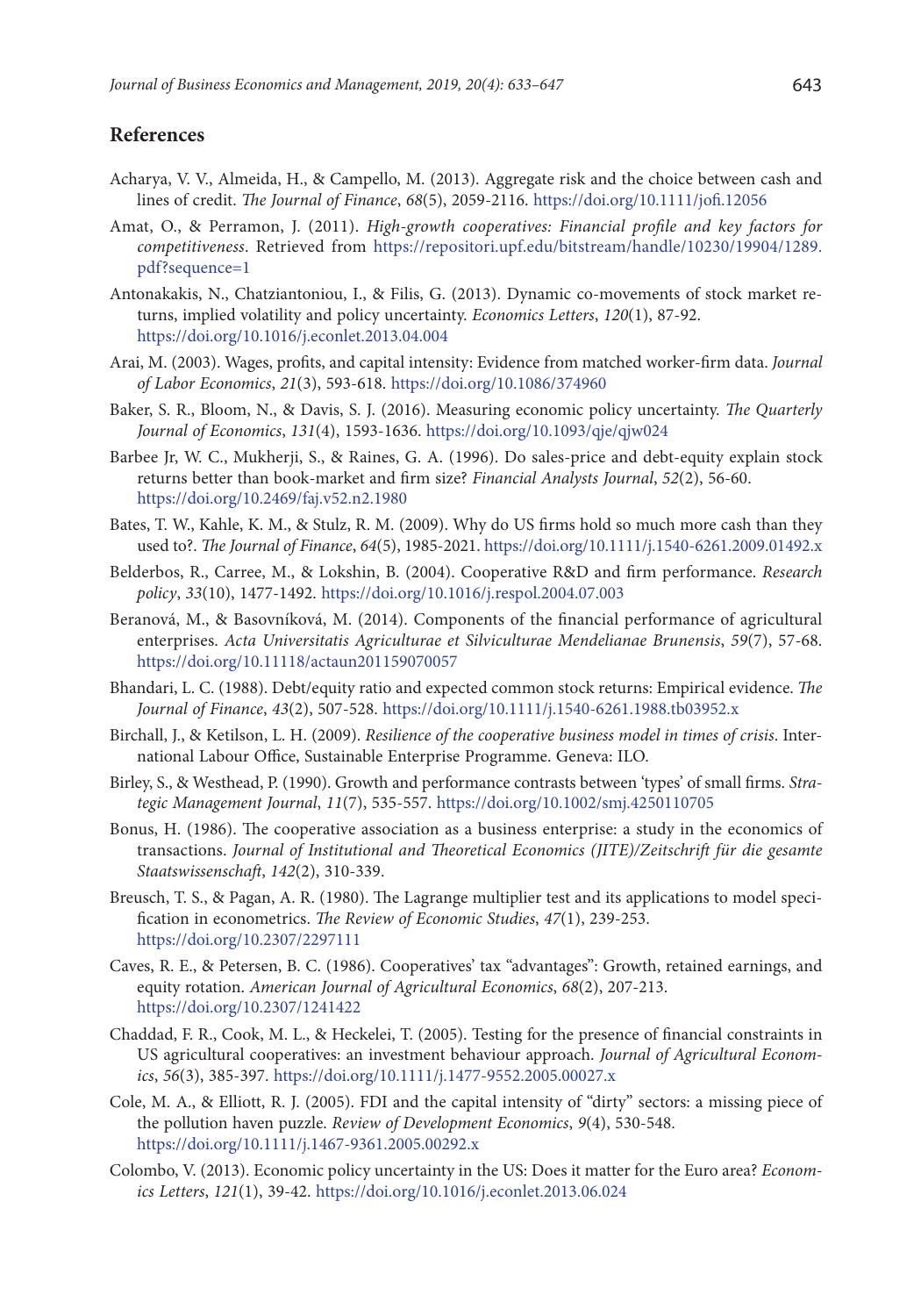- Contractor, F. J., & Lorange, P. (1988). Why should firms cooperate? The strategy and economics basis for cooperative ventures. *Cooperative Strategies in International Business*, *1*, 3-30.
- Cook, M. L. (1995). The future of US agricultural cooperatives: A neo-institutional approach. *American Journal of Agricultural Economics*, *77*(5), 1153-1159. <https://doi.org/10.2307/1243338>
- Cornett, M. M., Marcus, A. J., & Tehranian, H. (2008). Corporate governance and pay-for-performance: The impact of earnings management. *Journal of Financial Economics*, *87*(2), 357-373. <https://doi.org/10.1016/j.jfineco.2007.03.003>
- Craine, R. (1989). Risky business: the allocation of capital. *Journal of Monetary Economics*, *23*(2), 201- 218. [https://doi.org/10.1016/0304-3932\(89\)90048-2](https://doi.org/10.1016/0304-3932(89)90048-2)
- Deininger, K. (1995). Collective agricultural production: A solution for transition economies?. *World Development*, *23*(8), 1317-1334. [https://doi.org/10.1016/0305-750X\(95\)00044-D](https://doi.org/10.1016/0305-750X(95)00044-D)
- Duchin, R. (2010). Cash holdings and corporate diversification. *The Journal of Finance*, 65(3), 955-992. <https://doi.org/10.1111/j.1540-6261.2010.01558.x>
- Duke, J. C., & Hunt III, H. G. (1990). An empirical examination of debt covenant restrictions and accounting-related debt proxies. *Journal of Accounting and Economics*, *12*(1-3), 45-63. [https://doi.org/10.1016/0165-4101\(90\)90041-2](https://doi.org/10.1016/0165-4101(90)90041-2)
- Ferreira, M. A., & Vilela, A. S. (2004). Why do firms hold cash? Evidence from EMU countries. *European Financial Management*, *10*(2), 295-319.<https://doi.org/10.1111/j.1354-7798.2004.00251.x>
- FitzRoy, F. R., & Kraft, K. (1987). Cooperation, productivity, and profit sharing. *The Quarterly Journal of Economics*, *102*(1), 23-35. <https://doi.org/10.2307/1884678>
- Foley, C. F., Hartzell, J. C., Titman, S., & Twite, G. (2007). Why do firms hold so much cash? A taxbased explanation. *Journal of Financial Economics*, *86*(3), 579-607. <https://doi.org/10.1016/j.jfineco.2006.11.006>
- Franken, J. R., & Cook, M. L. (2015). Informing measurement of cooperative performance. In *Interfirm Networks* (pp. 209-226). Cham: Springer.
- Frederick H. deB. Harris. (1988). Capital intensity and the firm's cost of capital. *The Review of Economics and Statistics*, *70*(4), 587-594. <https://doi.org/10.2307/1935821>
- Gao, J., Grinstein, Y., & Wang, W. (2014). *Cash holdings, precautionary motives, and systematic uncertainty*. SSRN. <https://doi.org/10.2139/ssrn.2478349>
- Gartenberg, C. M., Prat, A., & Serafeim, G. (2016). *Corporate purpose and financial performance.* Retrieved from dash.harvard.edu/bitstream/handle/1/30903237/17-023.pdf?sequence=1 <https://doi.org/10.2139/ssrn.2840005>
- Ghosh, B., Basit, A., & Hassan, Z. (2017). Impact of corporate social responsibility on financial performance: A study on manufacturing companies listed in London Stock Exchange (LSE)-UK. *International Journal of Accounting* & *Business Management, 5*(2), 2289-4519.
- Grashuis, J. (2018). A quantile regression analysis of farmer cooperative performance. *Agricultural Finance Review*, *78*(1), 65-82. <https://doi.org/10.1108/AFR-05-2017-0031>
- Greene, W. H. (1997). *Econometric analysis* (3rd ed.). New Yersey: Prentice-Hall International.
- Griffin, J. J., & Mahon, J. F. (1997). The corporate social performance and corporate financial performance debate: Twenty-five years of incomparable research. *Business* & *Society*, *36*(1), 5-31. <https://doi.org/10.1177/000765039703600102>
- Gujarati, D. N. (2009). *Basic econometrics* (5th ed.). New York: McGraw-Hill.
- Hansmann, H. (1988). Ownership of the Firm. *Journal of Law, Economics,* & *Organization*, *4*(2), 267- 304.
- Harris, F. H. D. (1994). Asset specificity, capital intensity and capital structure: an empirical test. *Managerial and Decision Economics*, *15*(6), 563-576. <https://doi.org/10.1002/mde.4090150604>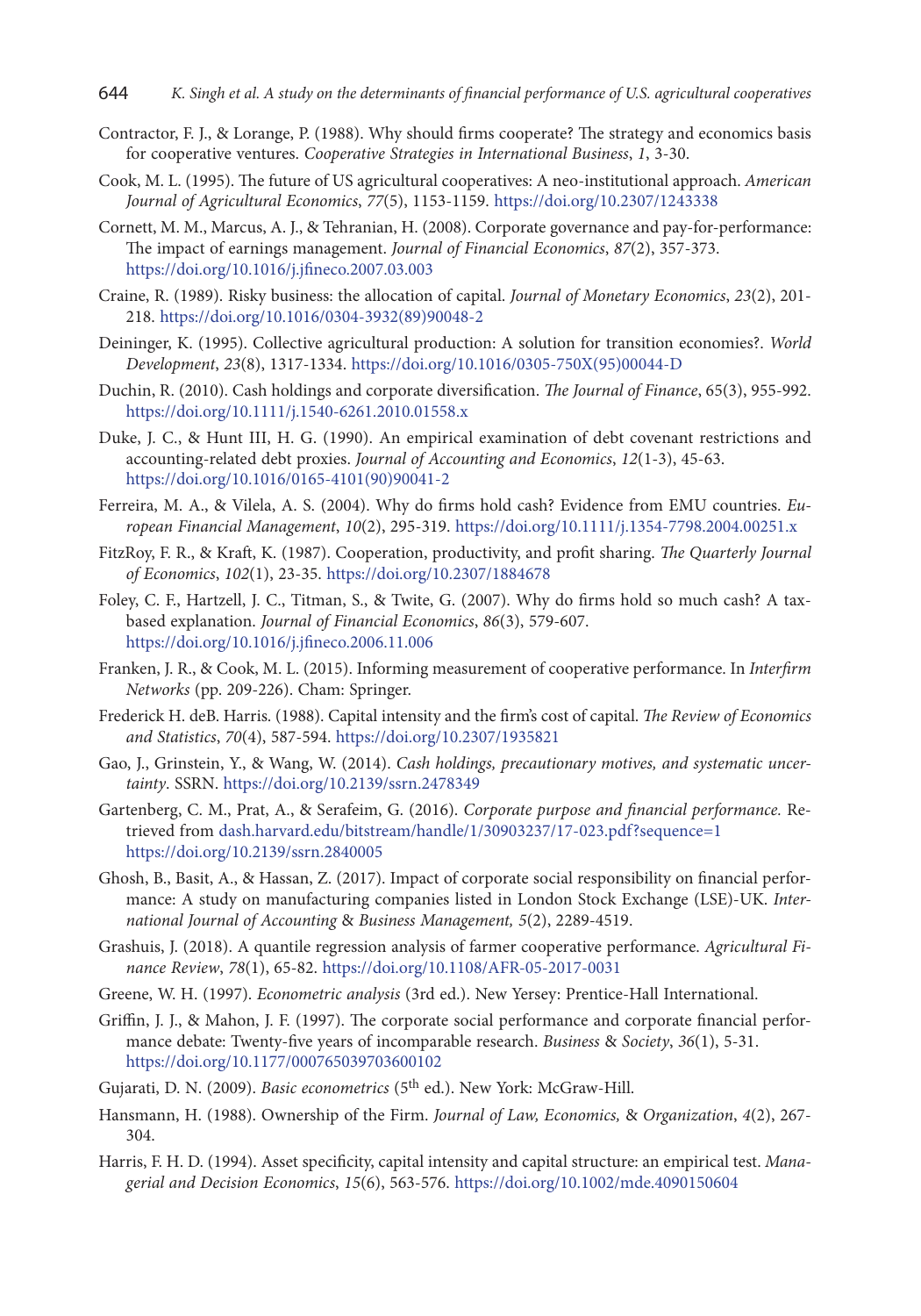- Hart, O., & Moore, J. (1996). The governance of exchanges: members' cooperatives versus outside ownership. *Oxford Review of Economic Policy*, *12*(4), 53-69. <https://doi.org/10.1093/oxrep/12.4.53>
- Hausman, J. A. (1978). Specification tests in econometrics. *Econometrica: Journal of the Econometric Society*, 1251-1271. <https://doi.org/10.2307/1913827>
- Hoechle, D. (2007). Robust standard errors for panel regressions with cross-sectional dependence. *Stata Journal*, *7*(3), 281. <https://doi.org/10.1177/1536867X0700700301>
- Hussain, M. A., & Hadi, A. R. (2017). Corporate governance and firm performance: Evidence from CIDB Malaysia. *American Journal of Research Communication*, *5*(12), 1-21.
- Im, H., Park, H., & Zhao, G. (2017). Uncertainty and the value of cash holdings. *Economics Letters*, *155*, 43-48. <https://doi.org/10.1016/j.econlet.2017.03.005>
- International Labor Organization (2014). *The cooperative way of doing business*. Sustainable enterprise programme, (pp.3-4). ILO.
- Kang, W., & Ratti, R. A. (2013). Oil shocks, policy uncertainty and stock market return. *Journal of International Financial Markets, Institutions and Money*, *26*, 305-318. <https://doi.org/10.1016/j.intfin.2013.07.001>
- Karami, E., & Rezaei‐Moghaddam, K. (2005). Modeling determinants of agricultural production cooperatives' performance in Iran. *Agricultural Economics*, *33*(3), 305-314. <https://doi.org/10.1111/j.1574-0864.2005.00069.x>
- Khrawish, H. A. (2011). Determinants of commercial banks performance: Evidence from Jordan. *International Research Journal of Finance and Economics*, *5*(5), 19-45.
- Kim, C. S., Mauer, D. C., & Sherman, A. E. (1998). The determinants of corporate liquidity: Theory and evidence. *Journal of Financial and Quantitative Analysis*, *33*(3), 335-359. <https://doi.org/10.2307/2331099>
- Kontogeorgos, A., Sergaki, P., Kosma, A., & Semou, V. (2018). Organizational models for agricultural cooperatives: empirical evidence for their performance. *Journal of the Knowledge Economy*, *9*(4), 1123-1137. <https://doi.org/10.1007/s13132-016-0402-8>
- Lee Rodgers, J., & Nicewander, W. A. (1988). Thirteen ways to look at the correlation coefficient. *The American Statistician*, *42*(1), 59-66. <https://doi.org/10.2307/2685263>
- Lerman, Z., & Parliament, C. (1990). Comparative performance of cooperatives and investor-owned firms in US food industries. *Agribusiness*, *6*(6), 527-540. [https://doi.org/10.1002/1520-6297\(199011\)6:6<527::AID-AGR2720060602>3.0.CO;2-R](https://doi.org/10.1002/1520-6297(199011)6:6%3C527::AID-AGR2720060602%3E3.0.CO;2-R)
- Lerman, Z., & Parliament, C. (1991). Size and industry effects in the performance of agricultural cooperatives. *Agricultural Economics*, *6*(1), 15-29. [https://doi.org/10.1016/0169-5150\(91\)90013-B](https://doi.org/10.1016/0169-5150(91)90013-B)
- Lev, B., Petrovits, C., & Radhakrishnan, S. (2010). Is doing good good for you? How corporate charitable contributions enhance revenue growth. *Strategic Management Journal*, *31*(2), 182-200.
- Levy, H., & Lerman, Z. (1985). Testing P/E rations filters with stochastic dominance. *The Journal of Portfolio Management*, *11*(2), 31-40. <https://doi.org/10.3905/jpm.1985.31>
- Liebrand, C. (2007). *Measuring the performance of agricultural cooperatives*. Retrieved from http://www. uwcc.wisc.edu/pdf/measuring%20ag%20coop%20performance.pdf
- Liu, L., & Zhang, T. (2015): Economic policy uncertainty and stock market volatility. *Finance Research Letters*, *15*, 99-105.<https://doi.org/10.1016/j.frl.2015.08.009>
- Martinkute-Kauliene, R. (2012). Exotic options: a chooser option and its pricing. *Business, Management and Education*, *10*(2), 289-301. <https://doi.org/10.3846/bme.2012.20>
- Martinkute-Kauliene, R. (2014). Risk factors in derivatives markets. *Entrepreneurial Business and Economics Review*, *2*(4), 71-83. <https://doi.org/10.15678/EBER.2014.020405>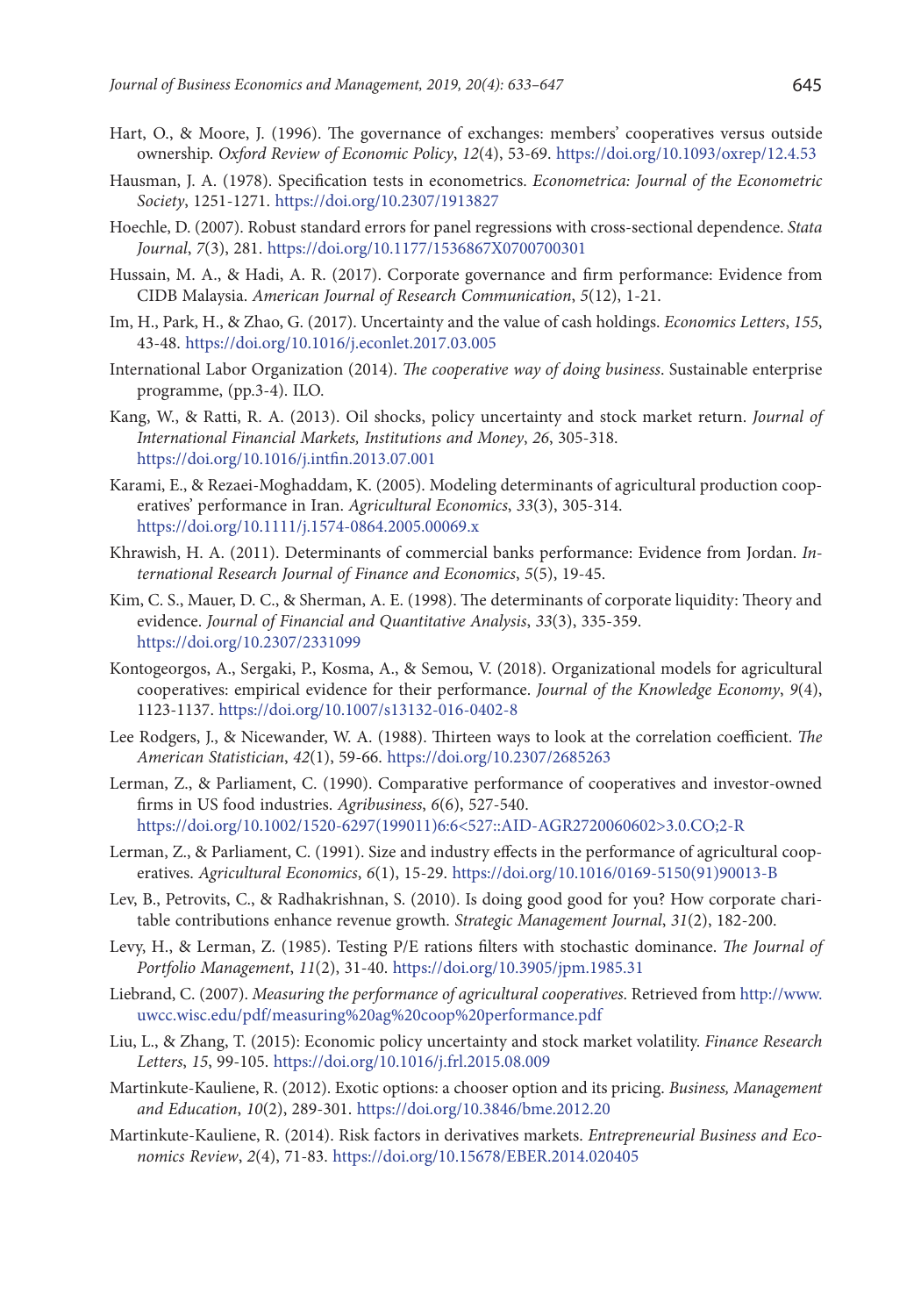- McGee, J. E., Dowling, M. J., & Megginson, W. L. (1995). Cooperative strategy and new venture performance: The role of business strategy and management experience. *Strategic Management Journal*, *16*(7), 565-580. <https://doi.org/10.1002/smj.4250160706>
- Mishra, A. K., & Morehart, M. J. (2001). Factors affecting returns to labor and management on US dairy farms. *Agricultural Finance Review*, 61(2), 123-140.<https://doi.org/10.1108/00214790180001120>
- Miyagiwa, K., & Ohno, Y. (2002). Uncertainty, spillovers, and cooperative R&D. *International Journal of Industrial Organization*, *20*(6), 855-876. [https://doi.org/10.1016/S0167-7187\(01\)00079-0](https://doi.org/10.1016/S0167-7187(01)00079-0)
- Nevill, A. M., & Holder, R. L. (1995). Scaling, normalizing, and per ratio standards: an allometric modeling approach. *Journal of Applied Physiology*, *79*(3), 1027-1031. <https://doi.org/10.1152/jappl.1995.79.3.1027>
- Odagiri, H. (1983). R & D expenditures, royalty payments, and sales growth in Japanese manufacturing corporations. *The Journal of Industrial Economics*, *32*(1), 61-71. <https://doi.org/10.2307/2097986>
- Ongore, V. O., & Kusa, G. B. (2013). Determinants of financial performance of commercial banks in Kenya. *International Journal of Economics and Financial Issues*, *3*(1), 237-252.
- Opler, T., Pinkowitz, L., Stulz, R., & Williamson, R. (1999). The determinants and implications of corporate cash holdings. *Journal of Financial Economics*, *52*(1), 3-46. [https://doi.org/10.1016/S0304-405X\(99\)00003-3](https://doi.org/10.1016/S0304-405X(99)00003-3)
- Ozkan, A., & Ozkan, N. (2004). Corporate cash holdings: An empirical investigation of UK companies. *Journal of Banking* & *Finance*, *28*(9), 2103-2134. <https://doi.org/10.1016/j.jbankfin.2003.08.003>
- Pinkowitz, L., & Williamson, R. (2001). Bank power and cash holdings: Evidence from Japan. *The Review of Financial Studies*, *14*(4), 1059-1082. <https://doi.org/10.1093/rfs/14.4.1059>
- Pinkowitz, L., Stulz, R. M., & Williamson, R. (2012). *Multinationals and the high cash holdings puzzle* (No. w18120). National Bureau of Economic Research. <https://doi.org/10.3386/w18120>
- Rakopoulos, T. (2014). The crisis seen from below, within, and against: from solidarity economy to food distribution cooperatives in Greece. *Dialectical Anthropology*, *38*(2), 189-207. <https://doi.org/10.1007/s10624-014-9342-5>
- Richard, O. C., Barnett, T., Dwyer, S., & Chadwick, K. (2004). Cultural diversity in management, firm performance, and the moderating role of entrepreneurial orientation dimensions. *Academy of Management Journal*, *47*(2), 255-266.
- Rothschild, J., & Whitt, J. A. (1989). *The cooperative workplace: Potentials and dilemmas of organisational democracy and participation.* CUP Archive.
- Sawyerr, O. O., McGee, J., & Peterson, M. (2003). Perceived uncertainty and firm performance in SMEs: The role of personal networking activities. *International Small Business Journal*, *21*(3), 269-290. [https://doi.org/10.1177/02662426030213002](https://doi.org/10.1177%2F02662426030213002)
- Schneiberg, M., King, M., & Smith, T. (2008). Social movements and organizational form: Cooperative alternatives to corporations in the American insurance, dairy, and grain industries. *American Sociological Review*, *73*(4), 635-667. <https://doi.org/10.1177/000312240807300406>
- Schuh, G. E. (1974). The exchange rate and US agriculture. *American Journal of Agricultural Economics*, *56*(1), 1-13. <https://doi.org/10.2307/1239342>
- Shannon, F. A. (2017). *The farmer's last frontier: Agriculture, 1860–1897*. Routledge.
- Sisay, D. T., Verhees, F. J., & Van Trijp, H. C. (2017). The influence of market orientation on firm performance and members' livelihood in Ethiopian seed producer cooperatives. *Agrekon*, *56*(4), 366-382. <https://doi.org/10.1080/03031853.2017.1409126>
- Staatz, J. M. (1987). Farmers' incentives to take collective action via cooperatives: a transaction cost approach. *Cooperative Theory: New Approaches*, *18*, 87-107.